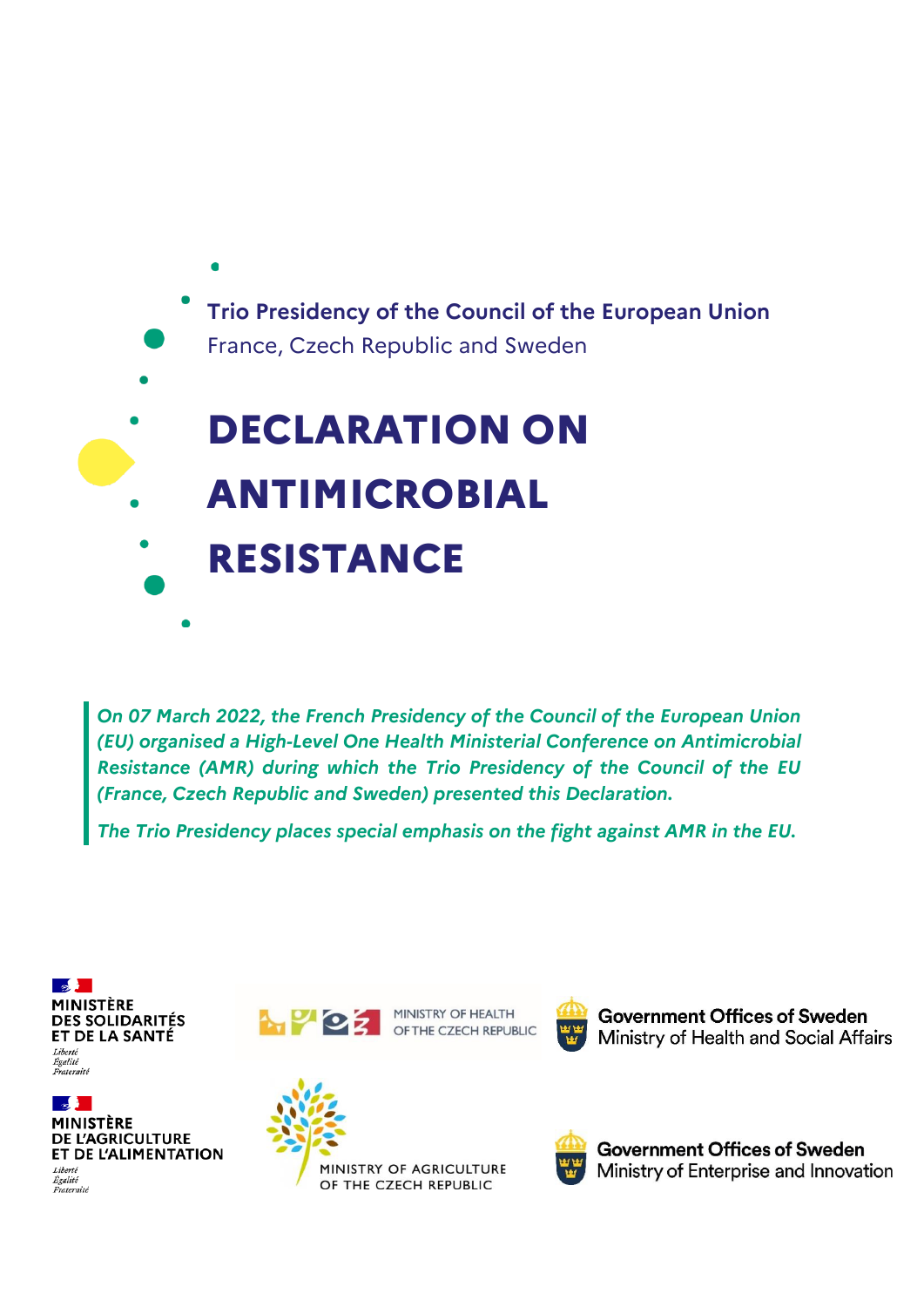

The Trio Presidency of the Council of the European Union (EU) calls on the European Union and its Member States to strengthen their action and cooperation at European and international level with regards to the fight against antimicrobial resistance (AMR), one of the main global public and animal health threats. This notably includes:

- $\blacktriangleright$  Strengthening the existing cooperation with international organisations;
- Advocating for actions against AMR to be central in the ongoing negotiations on the International Health Regulations (IHR) and within the multilateral initiatives on health emergencies, such as the upcoming international agreement instrument on pandemics;
- Advocate for, and support international implementation of relevant standards from OIE, IPPC and Codex Alimentarius;
- Reinforcing the collaboration and synergy between the relevant services of the European Commission (EC).

The Trio Presidency reaffirms its support to the objectives set up in the 2017 EU One Health Action Plan, as well as its commitment to strong and multidisciplinary actions within a *One Health* approach at European and national level, as recommended in the 2015 WHO Global Action Plan on AMR. The French, Czech and Swedish Presidencies also acknowledges the recent outputs of the 2017-2021 European joint action on antimicrobial resistance and healthcare-associated infections (EU-JAMRAI), coordinated by France, and seek to build on the EU-JAMRAI's momentum, key results and recommendations.

The Trio Presidency calls on the EU and its Member States to focus on the unmet needs to address urgently in order to step up the fight against AMR, including but not limited to:

- The strong need for ambitious **AMR-related, evidence-based, education initiatives**, taking into account the *One Health* approach.
- The need for enforced **Infection Prevention and Control** (IPC) measures in human and animal health and **biosecurity measures** in animal health across the EU.
- The crucial need to **increase preventative measures regarding animal health**, such as improved animal husbandry, biosecurity and vaccination as relevant.
- The cooperation between all concerned parties at all levels, including between national authorities and the private sector, is also crucial.
- The essential development of **European standards, guidance and indicators** to improve antimicrobial stewardship (AMS), IPC and biosecurity practices with a *One Health* approach. The project of a possible common ambitious AMR framework or agreement at EU level might be explored and discussed. The tools provided in EU regulations on veterinary medicinal products and on transmissible animal diseases should be part of such initiatives.
- The design and the implementation of *One Health* **monitoring and surveillance systems** for antimicrobial use and AMR, with account taken to existing systems, critical to follow AMR trends and take measures to limit the associated risks.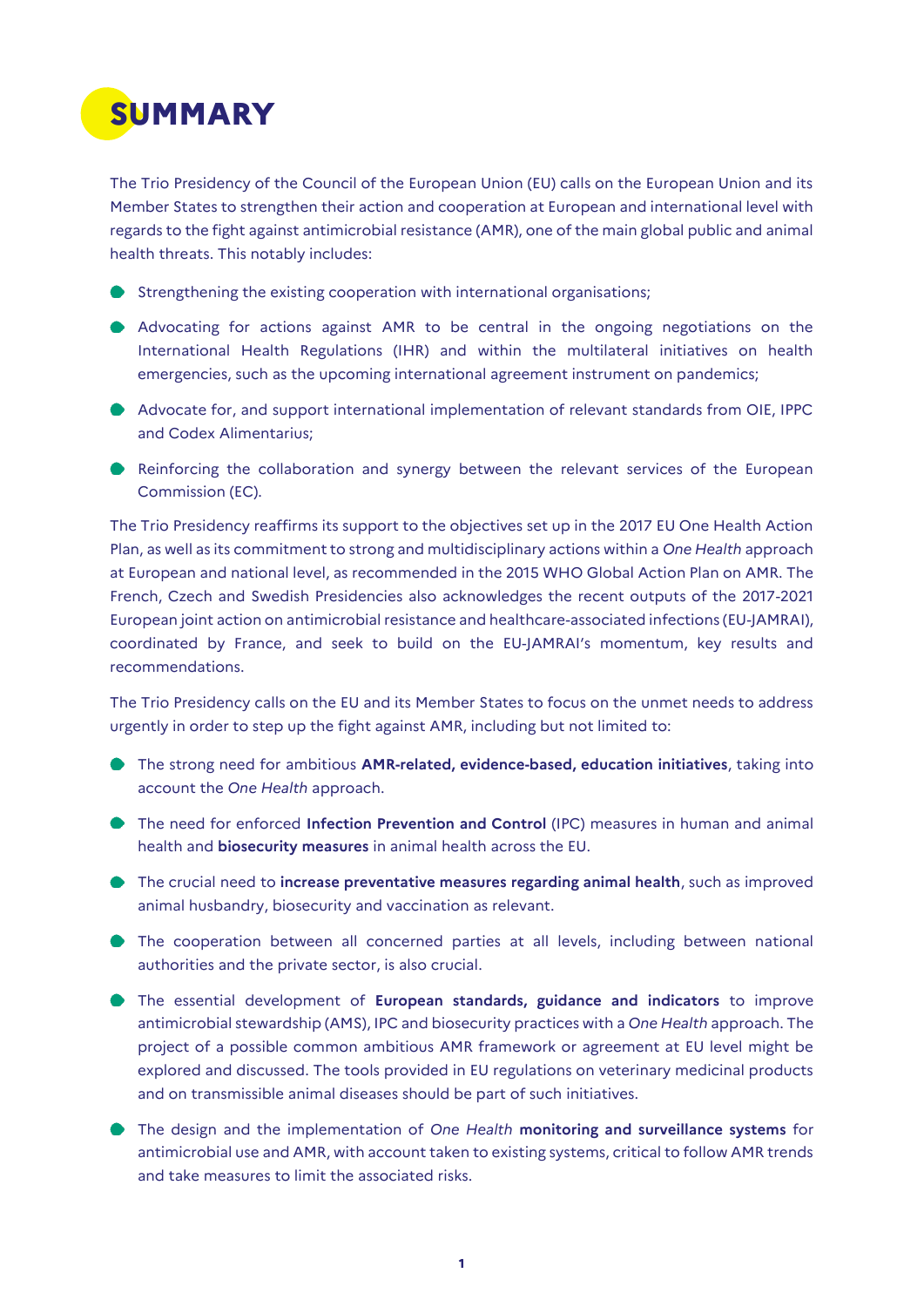- Ensuring the **availability of antibiotics**, both for humans and animals by improving the accessibility and availability of high quality authorised medicines.
- The necessity to **address health market failures**, strengthen the value chain in the health sector and support the development of health innovations at the European level.

The Trio Presidency welcomes the Commission's intention to put forward an AMR policy initiative for the end of 2022. AMR is an issue that we expect to be high on the Council's agenda during the Trio Presidency.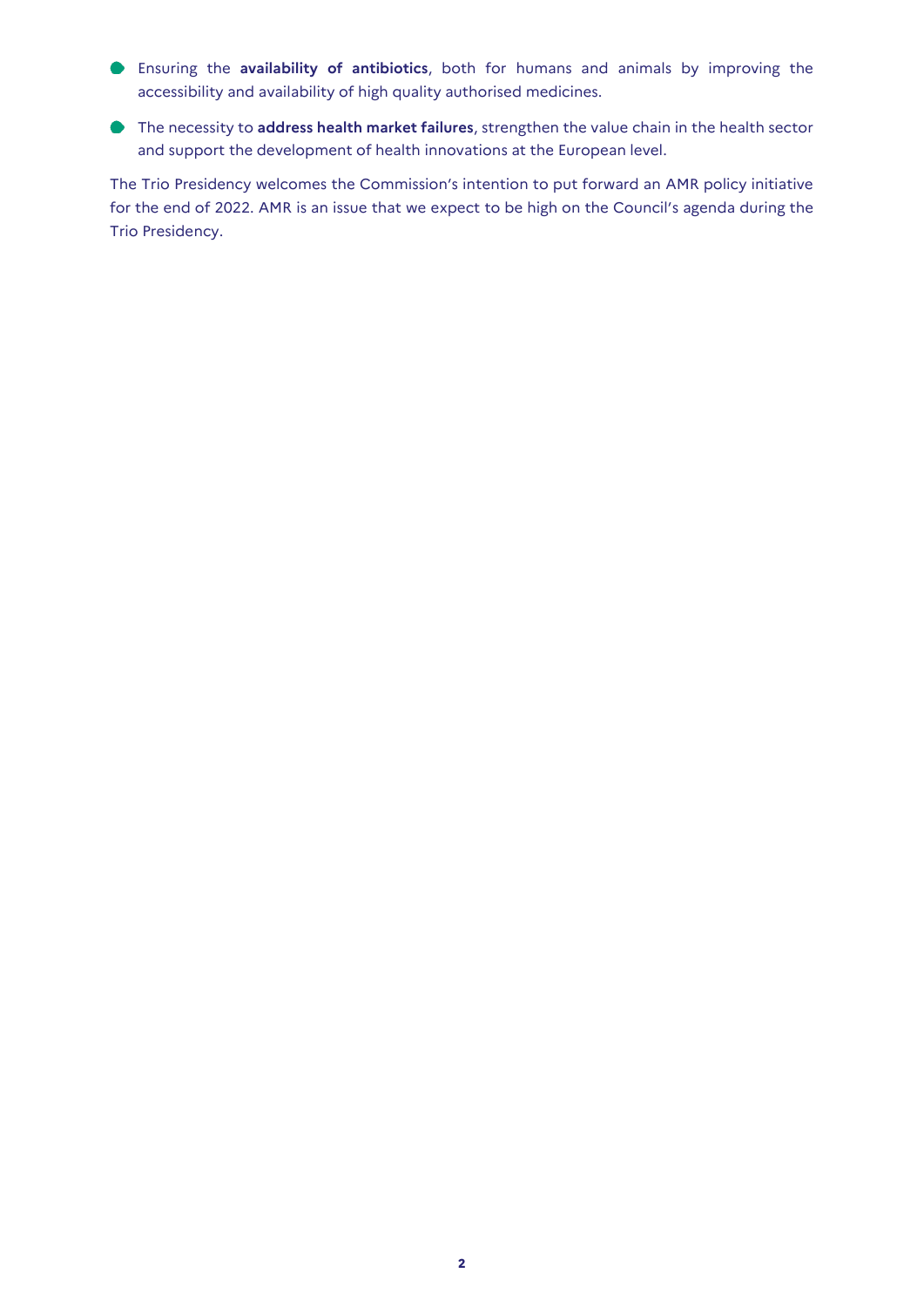## **TRIO PRESIDENCY DECLARATION ON ANTIMICROBIAL RESISTANCE**

Antimicrobial resistance (AMR), in particular bacterial resistance to antibiotics, is one of the main global public health threats, as highlighted by the World Health Organization (WHO)<sup>1</sup>.

In the EU, the estimated burden of infections with antibiotic-resistant bacteria in humans has increased since 2007<sup>2</sup> and infections due to multidrug-resistant bacteria are now responsible for an estimated 33 000 deaths per year. Tackling AMR requires urgent reinforced multi-sectoral action, as it has a direct impact on human health, animal health and on the environment, and therefore carries a heavy economic burden.

## **Coordinated efforts across the EU are required to tackle AMR. No country can succeed on its own.**

- **1.** The Trio Presidency places special emphasis on the importance of fostering a *One Health* approach in tackling AMR, taking into account the complexity of the interface of human, animal and environmental health.
- **2.** We call on the EU and its Member States to build on and strengthen the existing cooperation between, on the one hand WHO, Food and Agriculture Organization of the United Nations (FAO), World Organisation for Animal Health (OIE), United Nations Environment Programme (UNEP), and, on the other hand International Plant Protection Convention (IPPC), to develop and implement long-term, sustainable solutions to reduce the spread and impact of AMR in humans, animals, plants, food and the environment.
- **3.** Significant progress has already been made. In 2017, the European Commission launched the European One Health Action Plan against Antimicrobial Resistance, following the Council Conclusions of 17 June 2016. Since then, the Commission, EU agencies and Member States have conducted many actions within the framework of the 2017 EU One Health AMR Action Plan. The 2019 Council Conclusions on the next steps towards making the EU a best practice region in combatting AMR suggested further actions.
- **4.** AMR being a global cross-border health and development threat, we believe actions against AMR should be strengthened in the International Health Regulations (IHR) and included in the collective pandemic preparedness and response initiatives to health emergencies, such as in the upcoming international agreement instrument on pandemics, and further addressed in other relevant international organisations.

International standards on monitoring and prudent use of antibiotics for animals have been developed by the OIE and the Codex Alimentarius. The standards of OIE are in a process to be updated. The EU should advocate for, and support, implementation of these standards internationally and call on the IPPC to encourage the reduction of the use of antimicrobial products for plant health purposes.

**5.** The Trio Presidency is committed to action and supports an update of the 2017 EU One Health AMR Action Plan to strengthen the fight against AMR. As AMR needs to be addressed in a comprehensive *One Health* perspective, further reinforcing the collaboration and synergy

**.** 

<sup>&</sup>lt;sup>1</sup> [Antimicrobial resistance \(who.int\)](https://www.who.int/news-room/fact-sheets/detail/antimicrobial-resistance#:~:text=Antimicrobial%20resistance%20(AMR)%20is%20a,public%20health%20threats%20facing%20humanity.)

 $2\overline{\text{Cassini}}$  A. et al (2019). The Lancet, 19:1.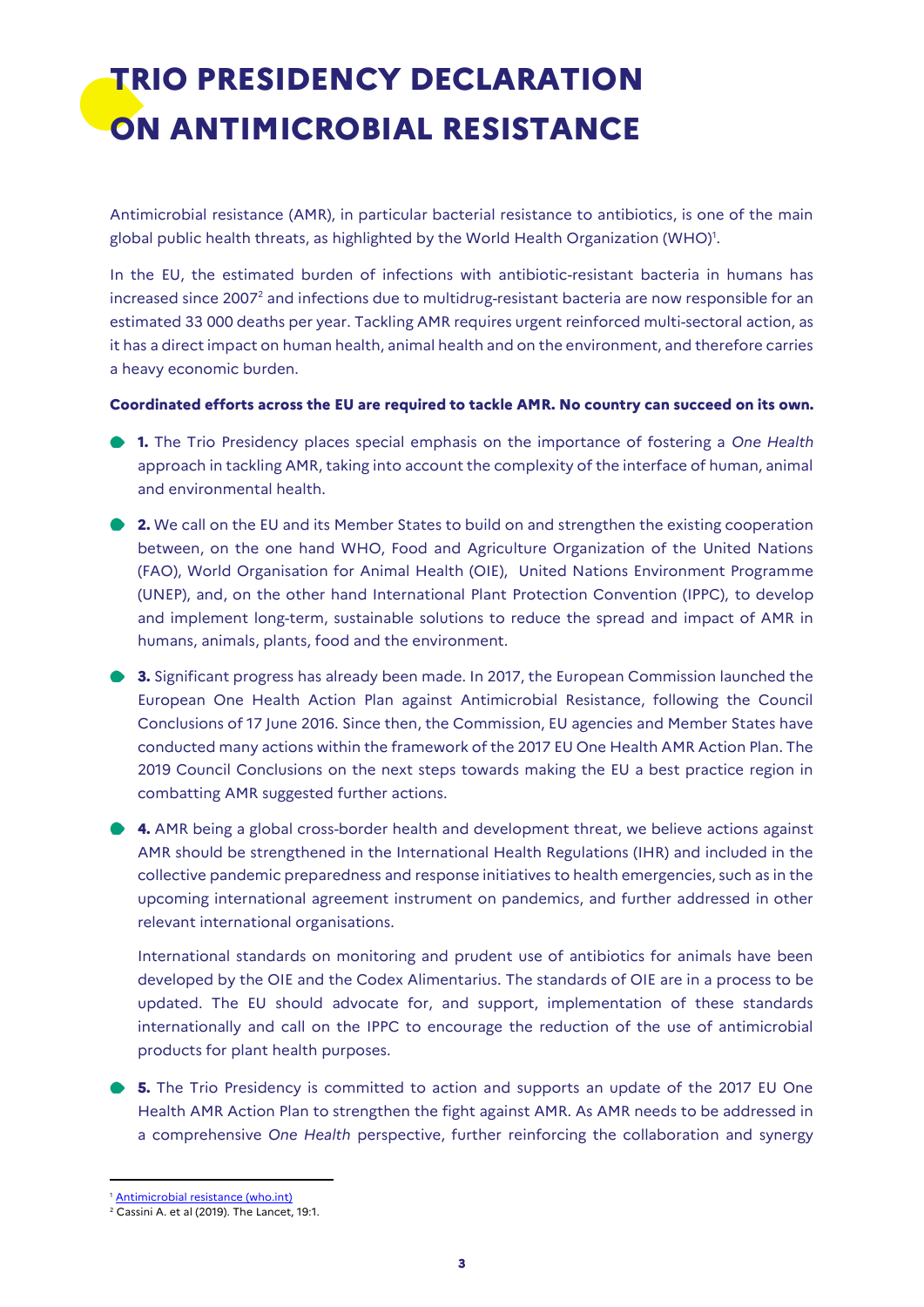between the relevant services of the European Commission (EC) should be considered. Member States authorities are also encouraged to develop and update their national action plans on AMR, as appropriate.

**6.** Tackling AMR requires strong and multidisciplinary actions in a *One Health* approach from the EU and its Member States, as recommended in the 2015 WHO Global Action Plan on AMR, in order to:

- (i) Improve awareness and understanding of AMR through effective communication, education and training;
- (ii) Strengthen the knowledge and evidence base through interoperable surveillance systems and coordinated, collaborative and multidisciplinary research;
- (iii) Reduce the incidence and burden of infections (both community-acquired and healthcare-associated) through effective Infection Prevention and Control (IPC) measures in human and veterinary medicine as well as biosecurity measures in veterinarian medicine;
- (iv) Increase preventative measures regarding animal health, such as improved animal husbandry, biosecurity and vaccination as relevant, by cooperation between all concerned parties at all levels, including between national authorities and the private sector;
- (v) Optimize the responsible use of antimicrobial medicines (i.e. AntiMicrobial Stewardship (AMS));
- (vi) Develop new antimicrobials, vaccines, alternatives to antimicrobials, diagnostic methods, and other interventions addressing unmet needs, as well as maintain availability of existing antimicrobials.

**7.** The Trio Presidency reaffirms its support to the objectives set up in the 2017 EU One Health Action Plan:

- (i) Making the EU a best practice region with better evidence, better coordination and surveillance, and better control measures, which should serve primarily as tools to assist Member States to tailor their national strategy to fight against AMR to their local conditions, taking feasibility and added burden into account;
- (ii) Boosting research, development and innovation by closing current knowledge gaps, providing novel solutions and tools to prevent and treat infectious diseases, and improving diagnosis in order to control the spread of AMR;
- (iii) Intensifying EU efforts worldwide to shape the global agenda on AMR and the related risks in an increasingly interconnected world.

Additionally, the Trio Presidency affirms its support to the objectives set up in the *Farm to Fork* strategy, in particular the objective of the reduction of overall EU sales of antimicrobials for farmed animals and in aquaculture by 50% by 2030. The Trio remains aware of the challenge of this EU objective. We believe that the significant decrease achieved in some Member States before the *Farm to Fork* strategy should also be taken into account. We believe such objectives will contribute to truly make the EU a best practice region.

**8.** We acknowledge the recent outputs of the 2017-2021 European Joint Action on antiMicrobial Resistance and healthcare-Associated Infections (EU-JAMRAI), coordinated by France, which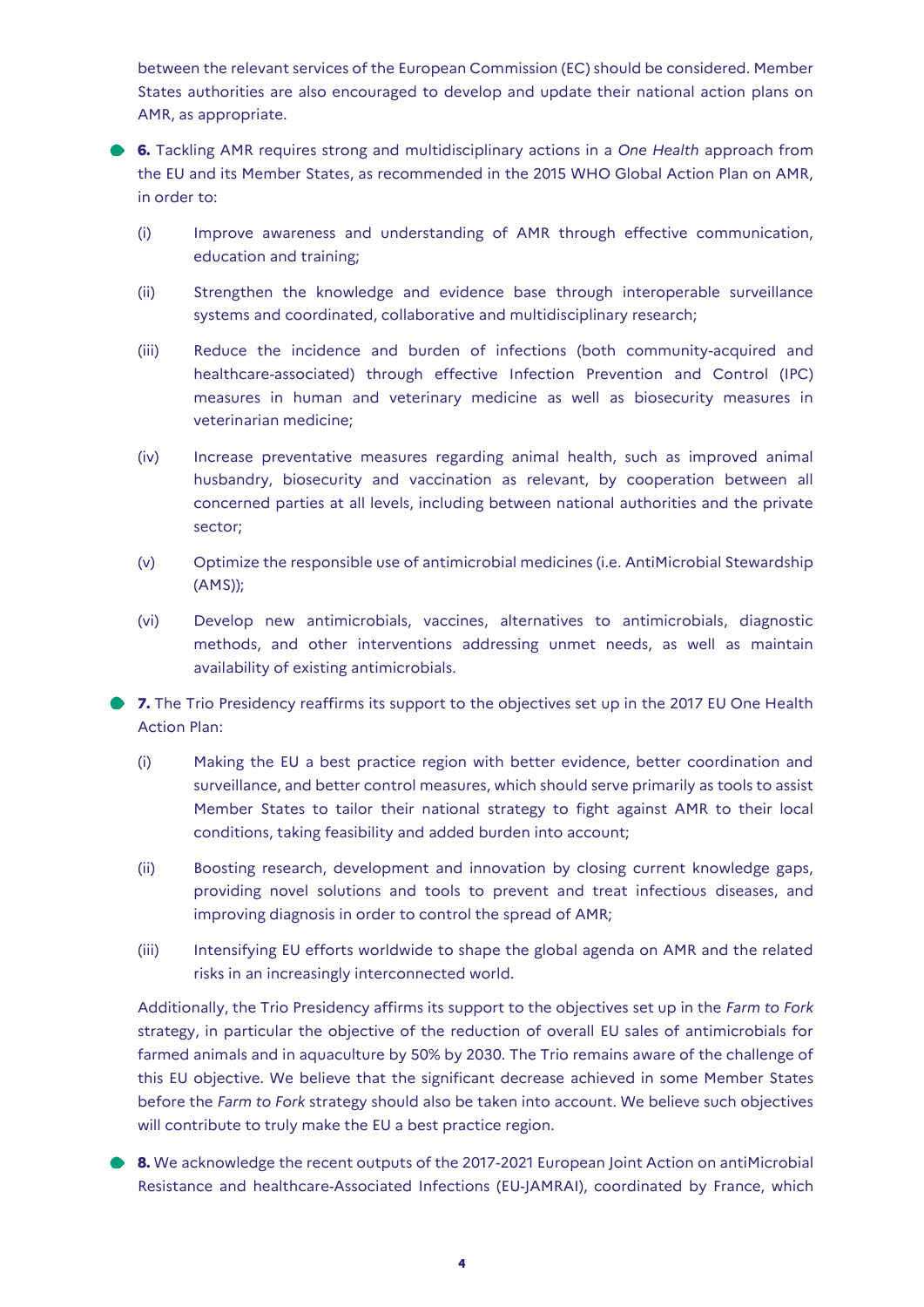strengthened the collaboration between Member States and highlighted remaining gaps that still need to be urgently addressed in the field of AMR. Hence, we will seek to build on the EU-JAMRAI's momentum, key results and recommendations. We welcome the inclusion of a new joint action focusing on the implementation of AMR measures by Member States in the 2022 EU4Health programme.

**9.** While we acknowledge that tackling AMR needs a global multifaceted strategy addressing all the objectives listed above, we are focussing thereafter on the unmet needs and key actions on AMR, which we consider should be *urgently* addressed by Member States and the European Commission.

**10.** We commend the **educational tools** developed by the EU-JAMRAI to support Member States as well as scientific, educational and awareness-raising communities, and we support the inclusion of further educational initiatives in the upcoming joint action on AMR. We believe there is a strong need for ambitious AMR-related education initiatives, taking into account the *One Health* approach, targeting children and teenagers primarily through inclusion in school education and curricula, which will make use of valuable existing tools and develop new educational resources. We encourage to do so at national level and encourage the Commission to also facilitate this work at EU level, making these resources accessible to all Member States. For instance, we appreciate the tools produced by EU initiatives such as the e-Bug program aiming at supporting teachers to educate children and teenagers. We also encourage the implementation of actions to increase awareness among parents and childhood professionals around this issue. The 2021-2027 EU work programme on health (EU4Health) might help support these actions.

**11.** The COVID-19 pandemic as well as zoonotic and non-zoonotic outbreaks in the animal population, have brought into strong focus the **importance of Infection Prevention and Control (IPC)** in human and animal health as well as of improved animal husbandry and strengthened **biosecurity measures** in animal health and food production. Reducing the incidence of both community-acquired and healthcare-associated infections in human and veterinary medicine or improving animal husbandry and biosecurity practices contributes to reducing AMR. We therefore recognize the need for enforced IPC measures across the EU. The EU One Health AMR Action Plan as well as the national action plans should include actions to reinforce IPC measures, targeting in particular bacterial and viral infections. The EU4Health work programme as well as the European Commission's Farm to Fork Strategy and Regulation (EU) 2016/429 on transmissible animal diseases might help reinforce IPC and biosecurity actions.

**12.** To improve Antimicrobial Stewardship (AMS), Infection Prevention and Control (IPC) and biosecurity practices with a *One Health* approach, we urge the European Commission to facilitate the development of **European standards, guidance and indicators**. These standards, guidance and indicators should take into account the necessity of implementation strategies based on behavioural science evidence, with the aim for continuous quality improvement using collected data for action, and in accordance with the objectives of the European Commission's *Farm to Fork* Strategy. As recommended by the EU-JAMRAI and the 2019 Council Conclusions on the next steps towards making the EU a best practice region in combatting AMR, we recommend in particular:

(i) **Core competencies<sup>3</sup>** that may be used as a reference in the EU for the undergraduate and postgraduate training of professionals in human and animal health. There is also a need to implement mentorship and observership programmes on IPC and AMS<sup>3</sup> in human and

**.** 

<sup>&</sup>lt;sup>3</sup> EU-JAMRAI, D4.4 "Report on sustainability plan", 2021. [https://eu-jamrai.eu/wp-content/uploads/2021/03/EUjamrai\\_D4.4\\_Report-on](https://eu-jamrai.eu/wp-content/uploads/2021/03/EUjamrai_D4.4_Report-on-sustainability-plan_WP4_MoH_20210225.pdf)[sustainability-plan\\_WP4\\_MoH\\_20210225.pdf](https://eu-jamrai.eu/wp-content/uploads/2021/03/EUjamrai_D4.4_Report-on-sustainability-plan_WP4_MoH_20210225.pdf)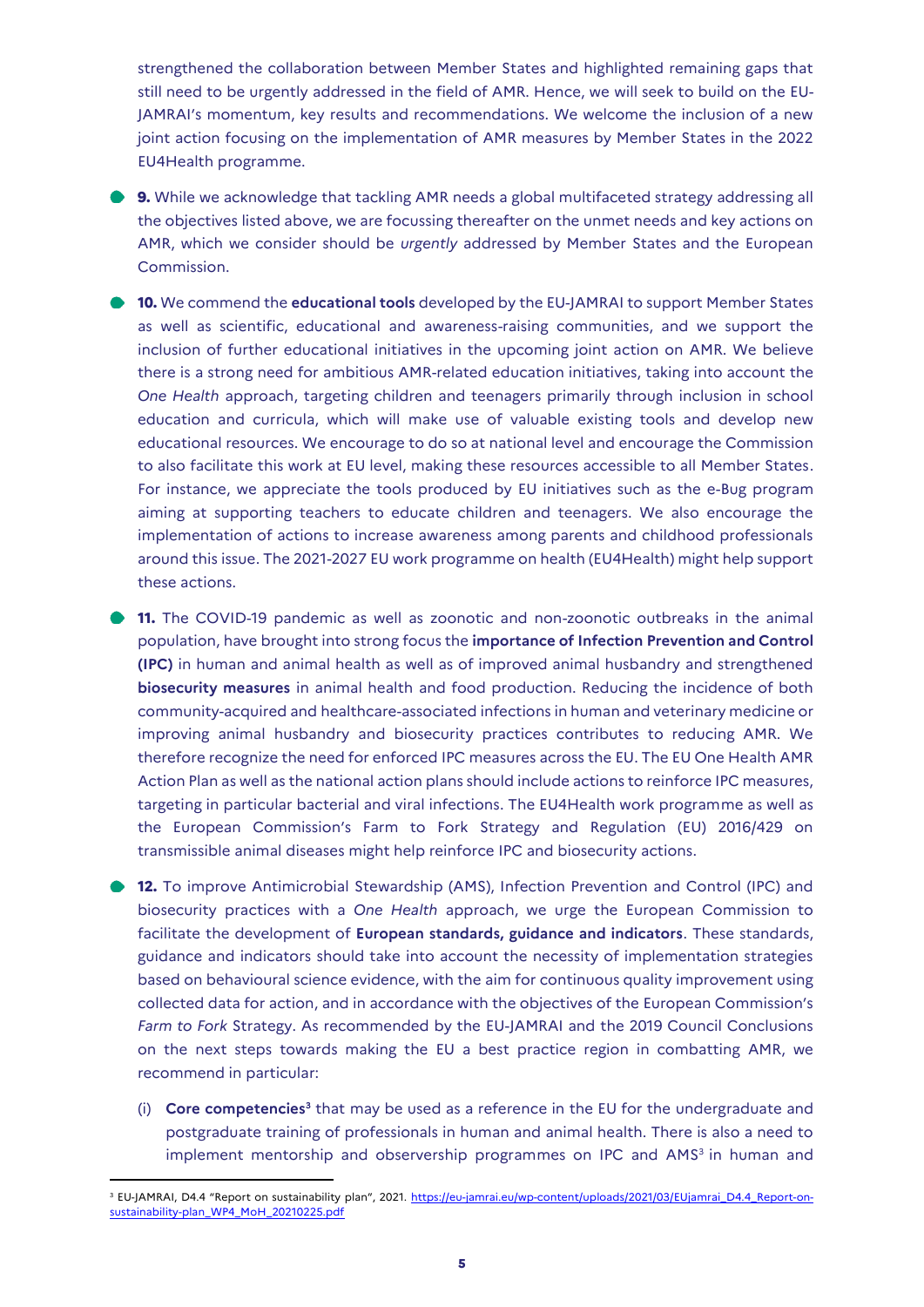veterinarian medicine as well as biosecurity in veterinarian medicine. The EU4Health work programme and the Better Training for Safer Food (BTSF) EU Training Programme on AMR might help support these actions.

- (ii) Standardized **core elements<sup>4</sup>** for AMS, biosecurity and IPC programmes. These would guide implementation at national and facility levels, both in human and animal health, and would represent the minimum reference framework for all Member States. EU4Health and the BTSF EU Training Programme on AMR might also help support this action. European agencies such as European Centre for Disease prevention and Control (ECDC), European Medicines Agency (EMA) and European Food Safety Authority (EFSA) could be mandated by the European Commission to develop such guidance.
- (iii) We call the European Commission on developing further as relevant the existing set of common **indicators on AMR and antimicrobial consumption** developed by ECDC, EFSA and EMA, and to broaden their scope to monitor progress made against shared objectives across the EU<sup>5</sup>. This should be done both at the European level (within the existing and future EU One Health action plan) and at the Member State level (national action plans).

This need has already been mentioned by the EU-JAMRAI and was listed within the 2019 Council Conclusions on the next steps towards making the EU a best practice region in combatting AMR. We believe it is crucial to develop a set of such key indicators *with associated targets* (e.g. on AMS, biosecurity and IPC programs, antibiotic usage, including quantity and appropriateness, and AMR) for the human and animal health sectors, that also integrate environmental issues (with common *One Health* indicators when possible), that might be used by Member States on a voluntary basis. European agencies such as ECDC, EMA and EFSA could also be mandated by the European Commission to develop such guidance.

- (iv) Facilitating the routine collection of data and indicators on the **appropriateness of antibiotic usage** in particular, both at national and European level in humans and animals, is urgently needed, since almost all available data currently focus only on quantity and volume of use.
- **13. Monitoring** and **reporting** such standards and indicators will contribute to improving the level of preparedness and response measures to cross-border health threats across the EU, in line with the Proposal for a Regulation of the European parliament and the Council on serious cross-border threats to health and repealing Decision No 1082/2013/EU, as well as the ECDC's new mandate. The project of a possible **common ambitious AMR framework or agreement at EU level** might be explored and discussed, thus facilitating the discussions around a global agreement on access and use, mentioned in the Mission Letter to Commissioner Stella Kyriakides<sup>6</sup>.
- **14.** The design and the implementation of *One Health* **monitoring and surveillance systems** for antimicrobial use and AMR are critical to follow AMR trends and take measures to limit the

<sup>5</sup> EU-JAMRAI, Policy brief "The need to develop indicators and targets for AMR action plans in the EU", 2021. [https://eu-jamrai.eu/wp](https://eu-jamrai.eu/wp-content/uploads/2021/03/201022_EUJAMRAI_policy-brief_WP4_indicators.pdf)[content/uploads/2021/03/201022\\_EUJAMRAI\\_policy-brief\\_WP4\\_indicators.pdf](https://eu-jamrai.eu/wp-content/uploads/2021/03/201022_EUJAMRAI_policy-brief_WP4_indicators.pdf)

<u>.</u>

<sup>4</sup> EU-JAMRAI, Policy brief "The need to develop core elements at the European level on IPC and AMR", 2021. [https://eu-jamrai.eu/wp](https://eu-jamrai.eu/wp-content/uploads/2021/03/201022_EUJAMRAI_policy-brief_WP4_core-elements.pdf)[content/uploads/2021/03/201022\\_EUJAMRAI\\_policy-brief\\_WP4\\_core-elements.pdf](https://eu-jamrai.eu/wp-content/uploads/2021/03/201022_EUJAMRAI_policy-brief_WP4_core-elements.pdf)

<sup>6</sup>[https://ec.europa.eu/commission/commissioners/sites/default/files/commissioner\\_mission\\_letters/mission-letter-stella](https://ec.europa.eu/commission/commissioners/sites/default/files/commissioner_mission_letters/mission-letter-stella-kyriakides_en.pdf)[kyriakides\\_en.pdf](https://ec.europa.eu/commission/commissioners/sites/default/files/commissioner_mission_letters/mission-letter-stella-kyriakides_en.pdf)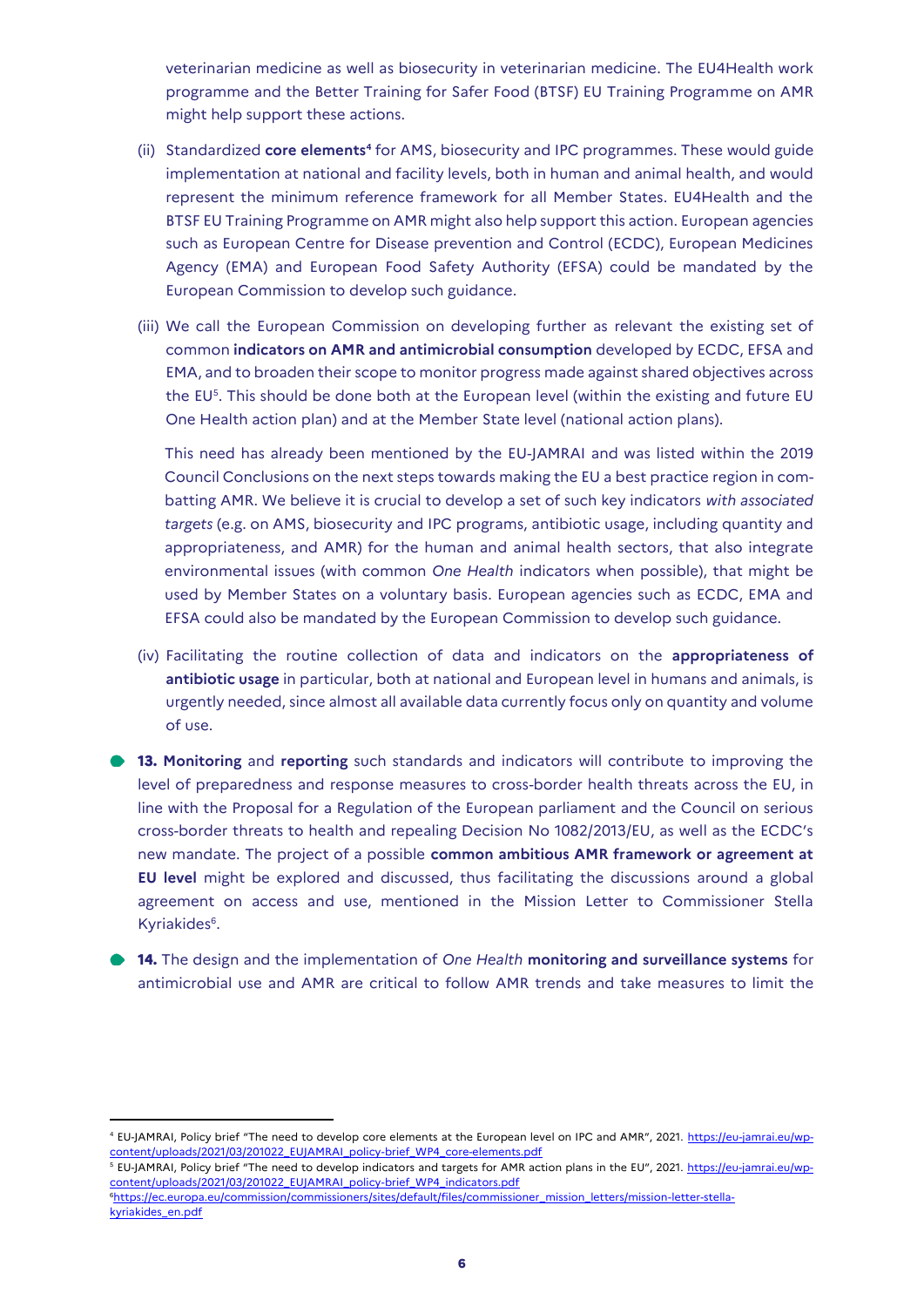associated risks. The WHO<sup>7</sup> guidelines, the OIE standards<sup>8</sup>, the *Codex alimentarius<sup>9</sup>* standards as well as the regulation (EU) 2019/6 of the European Parliament and of the Council of 11 December 2018 on veterinary medicinal products and Regulation (EU) 2016/429 of the European parliament and of the Council of 9 March 2016 on transmissible animal diseases might help support this action, together with the EU4Health programme.

Monitoring and surveillance programmes should cover all sectors in a *One Health* approach and limit gaps in data. The EU-JAMRAI highlighted the lack of surveillance of AMR for diseased animals as compared to existing clinical surveillance data in human health. The Trio Presidency reaffirms its support to the development of the European network of AMR surveillance in diseased animals (EARS-Vet) in the upcoming joint action on AMR and healthcare-associated infections.

As already identified by the Joint Interagency Antimicrobial Consumption and Resistance Analysis (JIACRA), data generated from monitoring and surveillance programmes should be analysed in a cross-sectorial manner. The EU agencies should contribute further to the harmonization and interoperability of national and regional systems, in support of the European Commission and the Member States.

As identified in 2021 by  $EMA^{10}$  and  $EFSA^{11}$  and in order to estimate the burden of AMR in the environment, we recognize the need for more research on the role played by the environment in the emergence and spread of AMR, and of strengthened surveillance of AMR in the European environment. Both EMA and EFSA have underlined the knowledge gaps concerning respectively the risks of AMR in the environment due to the use of antimicrobials in veterinary medicine towards human and animal health, and concerning the role played by the environment in the emergence and spread of AMR through the food chain.

As concluded by the Commission in the 2019 Communication on an EU Strategic Approach to Pharmaceuticals, pollution caused by pharmaceuticals is an emerging problem with welldocumented evidence of risks to the environment and, particularly in relation to antimicrobial resistance, to human health. Further, the Commission states that while there are still substantial knowledge gaps to be filled, there is sufficient evidence that action should be taken to reduce the risk from pharmaceuticals in the environment. The upcoming revisions of legislative acts such as the Industrial Emissions Directive and the Urban Wastewater Directive as well as the pharmaceutical legislation, offer a window of opportunity to address this issue and take action against AMR in the environment.

**15.** We welcome the opportunities in the **EU regulations adopted in 2019 on veterinary medicinal products and** the **2020 EU pharmaceutical strategy** to combat AMR. For instance, the upcoming reform of the pharmaceutical legislation will introduce measures to restrict and optimise the use of antimicrobial medicines and foster innovation for the development of innovative antimicrobials. In addition, the European Commission should facilitate unit dispensing of antibiotics across the EU, as recommended in the 2017 EU AMR One Health action

**.** 

<sup>7</sup> [WHO guidelines for the use of antimicrobials important for human medicine in food-producing animals: note for guidance. World](https://apps.who.int/iris/bitstream/handle/10665/259398/WHO-NMH-FOS-FZD-17.5-fre.pdf?sequence=1&isAllowed=y)  [Health Organization.](https://apps.who.int/iris/bitstream/handle/10665/259398/WHO-NMH-FOS-FZD-17.5-fre.pdf?sequence=1&isAllowed=y)

<sup>&</sup>lt;sup>8</sup> Terrestrial Animal Health Code : Chapter 6.9. « [Monitoring of the quantities and usage patterns of antimicrobial agents used in food](https://www.oie.int/en/what-we-do/standards/codes-and-manuals/terrestrial-code-online-access/?id=169&L=1&htmfile=chapitre_antibio_monitoring.htm)[producing animals](https://www.oie.int/en/what-we-do/standards/codes-and-manuals/terrestrial-code-online-access/?id=169&L=1&htmfile=chapitre_antibio_monitoring.htm) » ; Chapter 6.7-6.11 in the Terrestrial Code [Terrestrial Code Online Access -](https://urldefense.com/v3/__https:/www.oie.int/en/what-we-do/standards/codes-and-manuals/terrestrial-code-online-access/__;!!FiWPmuqhD5aF3oDTQnc!wcPVhXCUp_vzzkfeeA0TJz5lh3Aja73cw-nRpb0PG3LnU-FfQaEUCRXnBNZoHFsYfXQfuDNu_U0$) OIE - World Organisation for Animal **[Health](https://urldefense.com/v3/__https:/www.oie.int/en/what-we-do/standards/codes-and-manuals/terrestrial-code-online-access/__;!!FiWPmuqhD5aF3oDTQnc!wcPVhXCUp_vzzkfeeA0TJz5lh3Aja73cw-nRpb0PG3LnU-FfQaEUCRXnBNZoHFsYfXQfuDNu_U0$)** 

Aquatic Animal Health Code : Chapter 6.3. « [Monitoring of the quantities and usage patterns of antimicrobial agents used in aquatic](https://www.oie.int/en/what-we-do/standards/codes-and-manuals/aquatic-code-online-access/?id=169&L=1&htmfile=chapitre_antibio_quantities_usage_patterns.htm)  [animals](https://www.oie.int/en/what-we-do/standards/codes-and-manuals/aquatic-code-online-access/?id=169&L=1&htmfile=chapitre_antibio_quantities_usage_patterns.htm) » Chapter 6.1-6.5 in the Aquatic Code Aquatic Code Online Access - OIE - [World Organisation for Animal Health](https://urldefense.com/v3/__https:/www.oie.int/en/what-we-do/standards/codes-and-manuals/aquatic-code-online-access/__;!!FiWPmuqhD5aF3oDTQnc!wcPVhXCUp_vzzkfeeA0TJz5lh3Aja73cw-nRpb0PG3LnU-FfQaEUCRXnBNZoHFsYfXQfLE2RdJM$)

<sup>9</sup> [Codex Guidelines on integrated monitoring and surveillance of foodborne antimicrobial resistance](https://www.fao.org/fao-who-codexalimentarius/sh-proxy/en/?lnk=1&url=https%253A%252F%252Fworkspace.fao.org%252Fsites%252Fcodex%252FStandards%252FCXG%2B94-2021%252FCXG_94e.pdf) (CXG 94-2021) <sup>10</sup> [https://www.ema.europa.eu/en/documents/scientific-guideline/reflection-paper-antimicrobial-resistance-environment-](https://www.ema.europa.eu/en/documents/scientific-guideline/reflection-paper-antimicrobial-resistance-environment-considerations-current-future-risk-assessment_en.pdf)

[considerations-current-future-risk-assessment\\_en.pdf](https://www.ema.europa.eu/en/documents/scientific-guideline/reflection-paper-antimicrobial-resistance-environment-considerations-current-future-risk-assessment_en.pdf)

<sup>&</sup>lt;sup>11</sup> <https://efsa.onlinelibrary.wiley.com/doi/epdf/10.2903/j.efsa.2021.6651>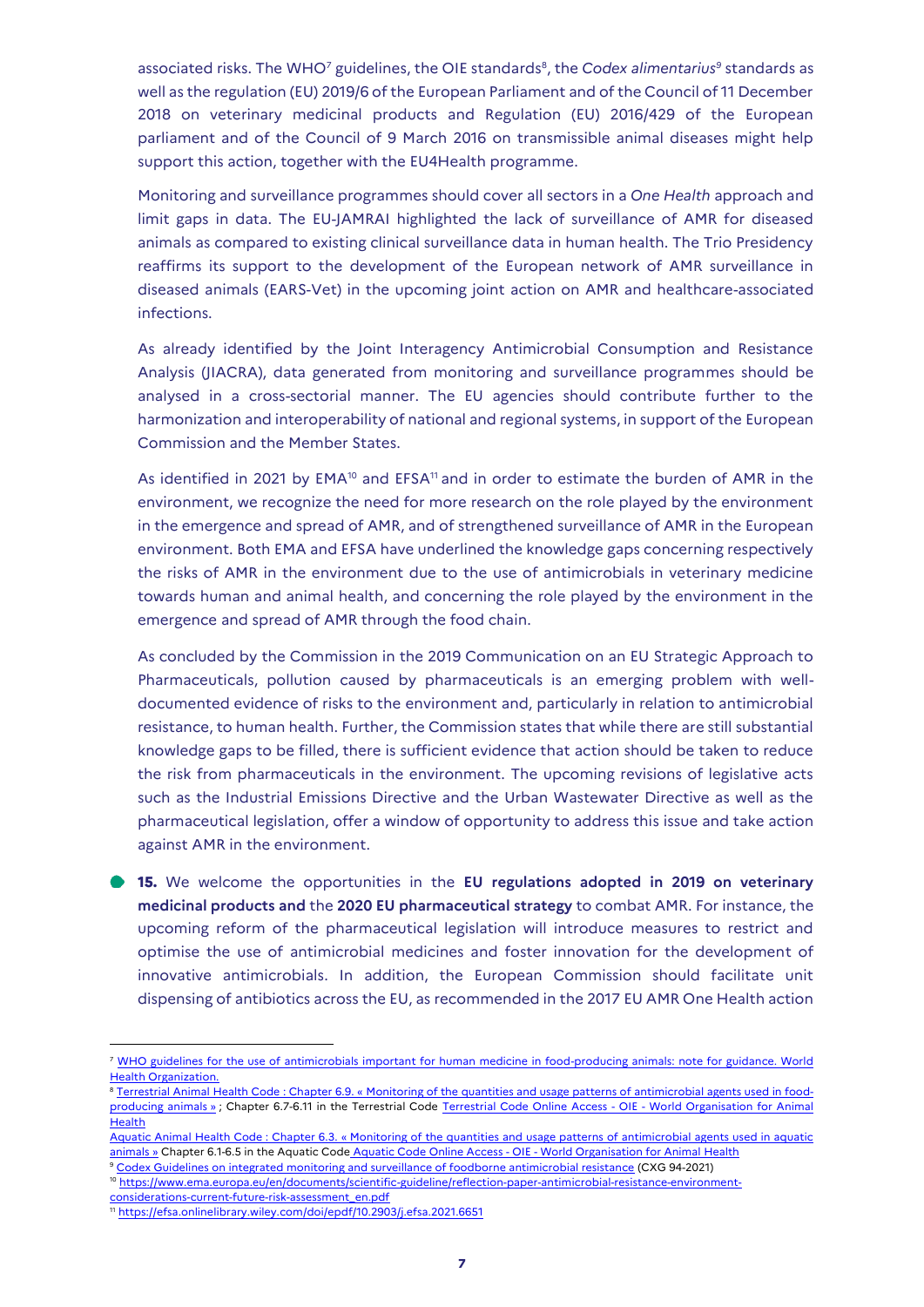plan. The EU4Health work programme might help support this action. The EMA should also be mandated by the European Commission to work on this.

We welcome the tools provided in Regulation (EU) 2019/6 on veterinary medicinal products, as well as Regulation (EU) 2016/429 on transmissible animal diseases. For instance, adherence to Article 107 of the former will support a more prudent use of antimicrobials medicinal products in animals, and implementation of the responsibilities for biosecurity of the latter has potential to improve animal health and reduce the need for antimicrobials in animal production.

We also welcome the new regulation on veterinary medicinal products, which provides that imported food of animal origin into the EU does not come from animals that have received any antimicrobials medicinal products used to promote growth or to increase yields or are reserved for the treatment of certain infections in humans.

- **16.** The **availability of antibiotics** should be ensured, both for humans and animals. It is a priority at Trio and European level. We wish to be part of the continuity of the ambitions expressed during the Slovenian Presidency, aimed at improving the accessibility and availability of high quality authorised medicines, in particular where there may be a lack of commercial interest, as in the case of antimicrobials. The evidence-based repurposing of already approved, off-patent antimicrobials should be explored further to treat patients and animals in areas of unmet needs. We support the ambitions of the 2020 EU pharmaceutical strategy, the new mandate of the EMA and appreciate the work of the Antimicrobial Advice Ad Hoc Expert Group (AMEG) on the categorization of antimicrobials as for use in animals. The adoption in October 2021 of the European Commission delegated regulation establishing the criteria for the designation of antimicrobials to be reserved for the treatment of certain infections in humans, thus forbidding their use for animal health, is an important step that we welcome. The upcoming publication of the list of those antimicrobials will be a real step forward towards the goals expressed here. We are committed to secure the supply of antibiotics and call for the integration of this topic of great concern in in the upcoming international instrument on pandemics.
- **17.** We welcome the creation of the Health Emergency Preparedness and Response Authority (**HERA**), a European structure aiming at improving preparedness and response to serious crossborder threats in the area of medical countermeasures and welcome the integration of AMR in HERA's scope of activities. We recognize that HERA represents an important tool for addressing the challenge of antimicrobial resistance, taking into account the *One Health* approach.
	- (i) We welcome that HERA will be in charge of ensuring sufficient supply of the relevant medical countermeasures (MCMs) and developing new countermeasures against existing, emerging or unknown pathogens and cross-border threats.
	- (ii) We highlight the need for HERA to focus on accelerating the research and development of new AMR-related MCMs and to implement appropriate operational, funding and support mechanisms to bring and maintain new and old AMR-related MCMs on the market.
	- (iii) In the context, we stress the need for HERA to support enhanced public-private cooperation and partnerships, in synergy with Horizon Europe partnerships, in the field of science and clinical research to jointly combat AMR.
- **18.** We congratulate the Joint Programming Initiative on Antimicrobial Resistance (JPI-AMR) initiative on its impressive outputs and call for the Horizon Europe program to further strengthen the support to *One Health* AMR including via the planned *One Health* AMR partnership. We urge the European Commission to reinforce and expand the EU *One Health* research efforts on AMR, especially on antibiotic resistance, and to launch Research Chairs on AMR.